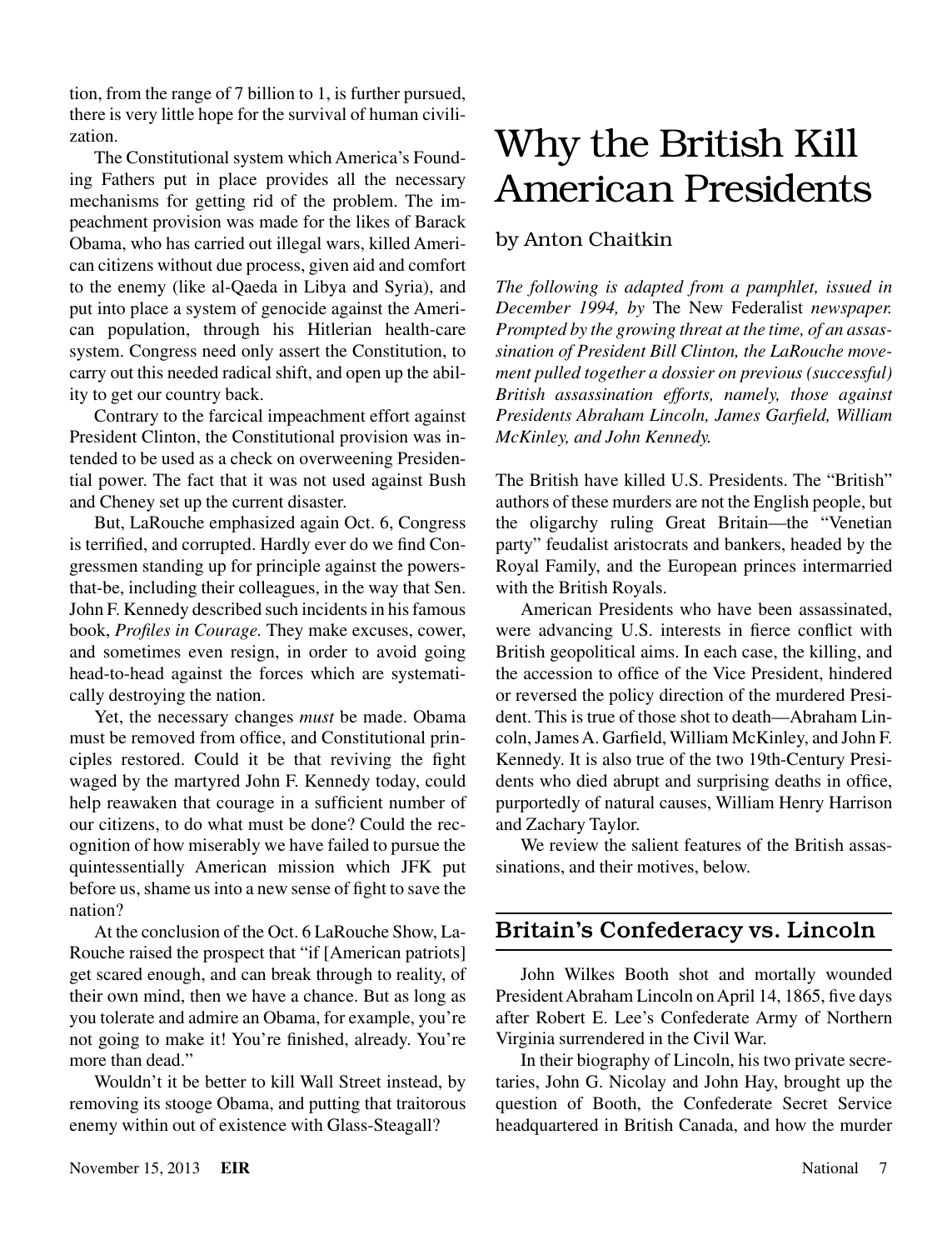plot was financed:

"[O]ne of the conspiracies, not seemingly more important than the many abortive ones, ripened. . . . A little band of malignant secessionists, consist [ing] of John Wilkes Booth, ... Lewis Powell, ... a disbanded rebel soldier ... George Atzerodt, . . . a spy and blockade runner of the Potomac, David E. Herold, .. . Samuel Arnold and Michael O'Laughlin, Maryland secessionists and Confederate soldiers, and John H. Surratt [a Confederate spy and dispatch lander]....

"Booth .. . visited Canada, consorted with the rebel emissaries there, and at last—whether or not at their instigation cannot certainly be said—conceived a scheme to capture the President. ... He seemed always well supplied with money, and talked largely of his speculations in oil as a source of income; but his agent afterwards testified that he never realized a dollar from that source; that his investments, which were inconsiderable, were a total loss."

The Confederate Secret Service was headed by the Virginia-based Confederate Secretary of State Judah P. Benjamin, who was born a British subject in the West Indies, and the Londonbased James Bulloch, uncle of the later U.S. President Teddy Roosevelt. They coordinated



*President Lincoln was engaged, throughout the war, in a two-front battle: a military struggle to save the Union and defeat the British-backed Confederacy, and a brutal conflict against the Wall Street firms representing Britain's Rothschild and Baring banks and the British Crown. (Above: Lincoln's last photograph, Feb. 5, 1865, by Alexander Gardner.)*



*This engraving, printed in* Harper's Weekly*, April 29, 1865, depicts the British/ Confederate spy John Wilkes Booth, as he fires the fatal shot at President Lincoln at Ford's Theater, April 14, 1864. A decoding sheet found in Booth's trunk matched a coding device found in Confederate spymaster Judah Benjamin's Richmond, Va. office.*

the supply of British rifles and British naval vessels to the Rebellion, and the transfer of gold through the then-British colony of Canada.

Some months before he shot Lincoln, Booth deposited funds in the Montreal bank used by Benjamin's operatives. John Surratt, who confessed in 1870 to plotting with Booth to abduct Lincoln, admitted to using that Montreal bank for the secret service funds. Surratt told of the days preceding the murder, and of his trip to Montreal, carrying money and messages from Judah Benjamin.

At Ford's Theater, where John Wilkes Booth shot Lincoln, the U.S. National Park Service now displays a decoding sheet found by police in Booth's trunk, and a matching coding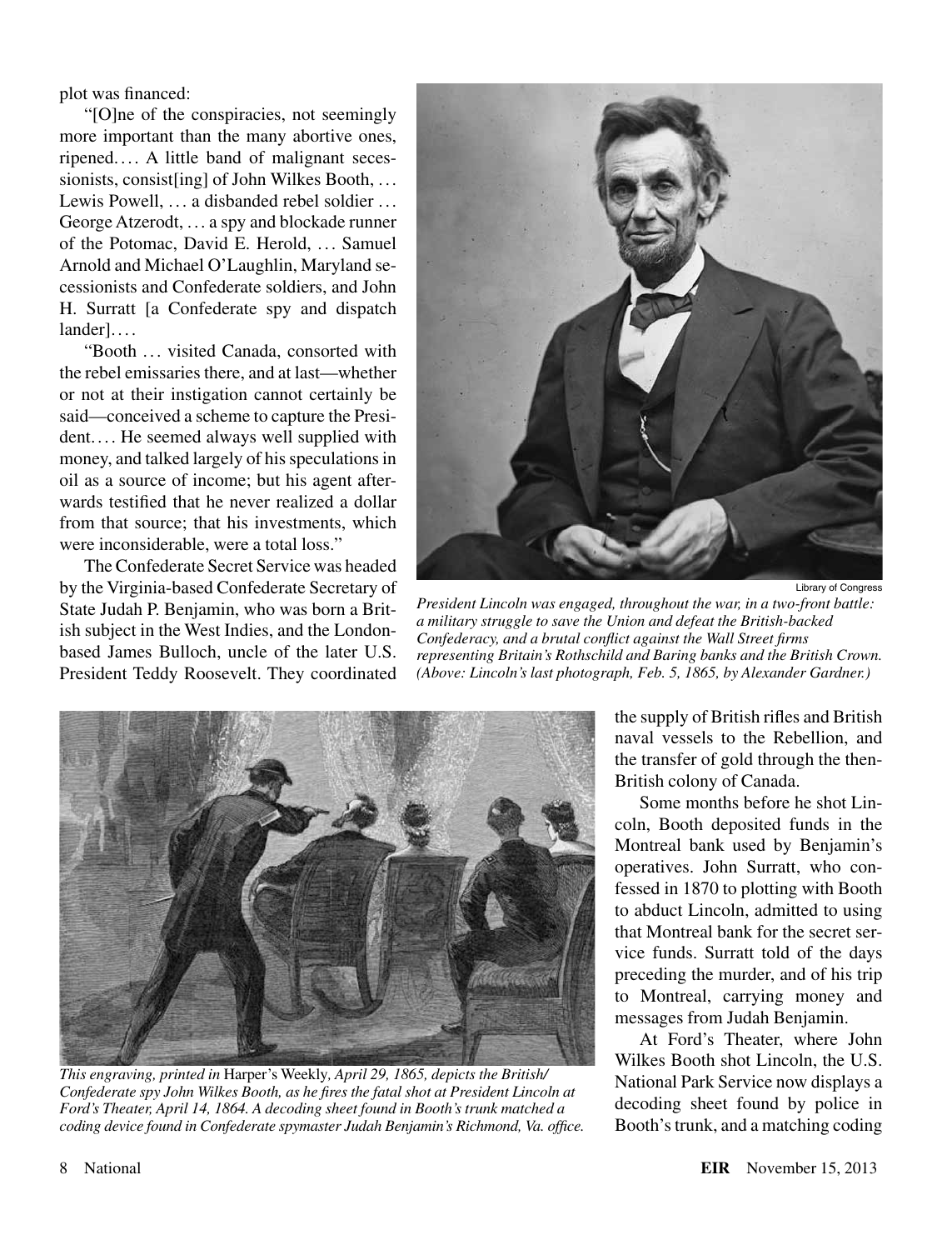device found in Judah Benjamin's Richmond office.

Benjamin fled to England immediately following the assassination and became a wealthy Queen's Attorney. Booth was shot by pursuing U.S. troops, and four co-conspirators were hanged.

James G. Blaine, a Lincoln-allied Congressman and later U.S. Secretary of State, wrote that Judah Benjamin sought to create "a confederacy whose ... one achievement should be the revival and extension of English commercial power on this continent.... Benjamin took quick refuge under the flag to whose allegiance he was born.... [T]he manner in which he was lauded into notoriety in London, the effort constantly made to lionize and to aggrandize him, were conspicuous demonstrations of hatred to our Government, and were significant expressions of regret that Mr. Benjamin's treason had not been successful. Those whom he served either in the Confederacy or in England in his efforts to destroy the American Union ... eulogize him according to his work."

#### **Why Lincoln Was Killed**

Henry C. Carey, creator of the nationalist economic platform of Lincoln's Republican Party, wrote, just before the 1860 election, that the British Empire waged continual political and economic "warfare ... for discouraging the growth of manufactures in other countries ... for compelling the people of other lands to confine themselves to agriculture ... for producing pauperism."

During his Presidency, Lincoln defied British free trade doctrines and revolutionized the U.S. economy. Lincoln's 50% tariff started the American steel industry, while his transcontinental railroads, subsidies for mining, the science-educating Agriculture Department, free land for family farmers, free state colleges, and full-scale immigration policy forced the transformation of a bankrupt, cotton-exporting country into the world's greatest industrial power within the 25 years during and following his Presidency.

In a brutal conflict against the Wall Street firms representing Britain's Rothschild and Baring banks and the British Crown, Lincoln fought to reassert the national government's control over credit. He put through anti-usury and other strict Federal banking laws, sold bonds directly to the people, and issued hundreds of millions of dollars of national currency. He was seeking to crack down on the Anglo-American manipulation of gold when he was killed.

Vice President Andrew Johnson succeeded Abraham Lincoln in 1865, and promised rewards for the

Johnson was himself a free trader. But Lincoln's nationalist political legacy was revived by Presidents Ulysses S. Grant (1869-77) and James A. Garfield (assassinated in 1881). Despite the tightening grip of British-run banking over U.S. finances, America persisted in Lincoln's nationalist measures and became the world's economic superpower, inspiring emulation on a broad enough scale—including in Germany, Russia, and Japan—to threaten the British Empire itself.1

## The Case of James Garfield

Charles Guiteau's 1881 murder of U.S. President James A. Garfield is treated historically as a senseless act, and the perpetrator, a "disappointed office-seeker."

Contrary to this "lone-assassin" portrayal of events, we shall show here a murder *motive:* the Garfield Administration's prosecution of a virtual war against the British Empire; and a murder *machine:* Britain's transatlantic financial and political apparatus, and its criminal underground inside America, which included Garfield's assassin.

James Blaine, chosen as Secretary of State by the President-elect, candidly warned Garfield of "the machine in New York" and its allies, within their own Republican Party: "This section contains all the desperate bad men of the Party, bent on loot and booty, and ready for any Mexican invasion or Caribbean annexation, and looking to excitements and filibustering and possibly to a Spanish war as legitimate means of continuing political power for a clique. These men are . . . harmless when out of power, and desperate when in possession of it" (Blaine to Garfield, Dec. 10, 1880).

Britain's influence in America had grown ominously in 1879. British bankers, whose Wall Street agents ruled the "desperate" New York political machine, had compelled the resumption of gold (specie) payments to foreign holders of U.S. bonds. This gave

<sup>1.</sup> See Anton Chaitkin et al., "The 'Land-Bridge': Henry Carey's Global Development Program," *EIR*, May 2, 1997, with reports on the introduction of American System economics in Germany, Russia, and China. See also *EIR*'s full issue devoted to Alexander Hamilton and the American System, Jan. 3, 1992, which covers the above countries as well as Japan and Ibero-America. Online, see http://american\_almanac. tripod.com/intro.htm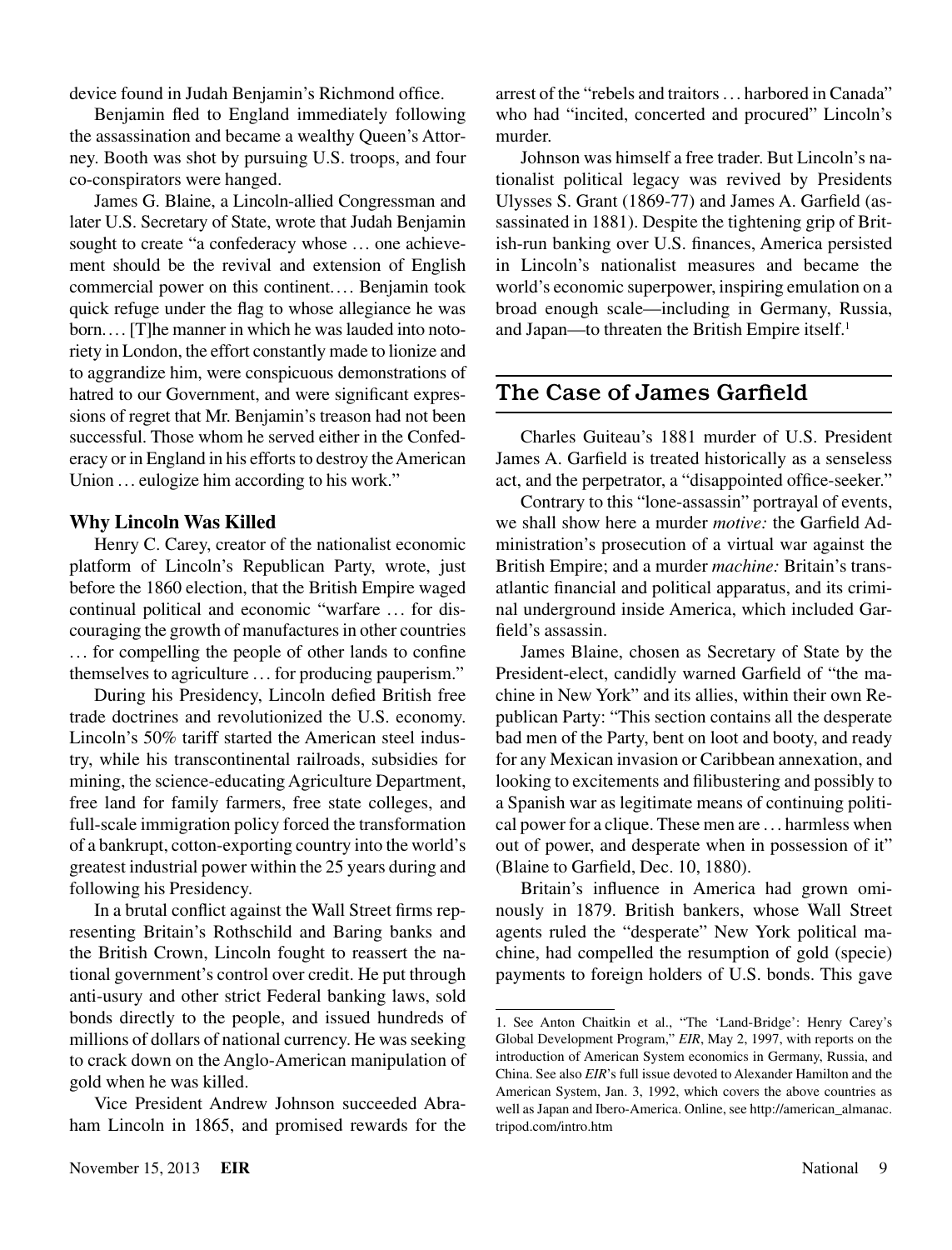

Library of Congress



the Rothschild-Morgan syndicate a blackmail dictatorship over U.S. finances.

Secretary of State Blaine was the de facto "prime minister" in the incoming administration. His political identity was built around his family tradition of America's resistance against British imperial power. He had lived, as a teenager, with his close relative Thomas Ewing, while Ewing was U.S. Treasury Secretary, lieutenant to anti-British nationalist spokesman Henry Clay, and the stepfather of William T. Sherman, the great Civil War general.

*President James Garfield (left) was murdered, in 1881, because he was waging a virtual war against the British Empire. His ally, James Blaine (below, left), warned Garfield against "the machine in New York," run by banker August Belmont (below), a Rothschild lackey, and head of the Democratic Party.* 



Garfield was susceptible to the hard-money dogma, but he and his old political comrade Blaine came to power with the high tariff program of Clay and Lincoln. Blaine exhorted Irish-Americans and other workingmen to defend their wages by defeating the economic policy of "Ireland's oppressors"— "British free trade."

## **The Union War Government Revived**

Garfield and Blaine took office in March 1881, with Abraham Lincoln's son Robert as War Secretary. In May, Blaine sent Lincoln's counterintelligence expert, retired Gen. Stephen Hurlbut, as a special envoy to face down the British in South America.

The British-sponsored proxy army of Chile had invaded Peru and Bolivia, grabbing control of nitrate deposits, and seeking to crush U.S.-allied nationalism in the region. Britain's diplomats demanded that Peru surrender and cede its richest provinces. Peru's army had collapsed, relying as it did for military supplies on Britain's Lima-based

merchant king, the W.R. Grace Company. Grace controlled virtually all shipping on South America's Pacific Coast on behalf of British banking and political power.

On May 23, 1881, Charles J. Guiteau wrote to President Garfield: "Mr. Blaine is a wicked man, and you ought to demand his immediate resignation; otherwise you and the Republican Party will come to grief." Guiteau shot Garfield on July 2, 1881, four months into his term.

As Garfield clung to life, General Hurlbut arrived in Peru, clashed sharply with British diplomats, and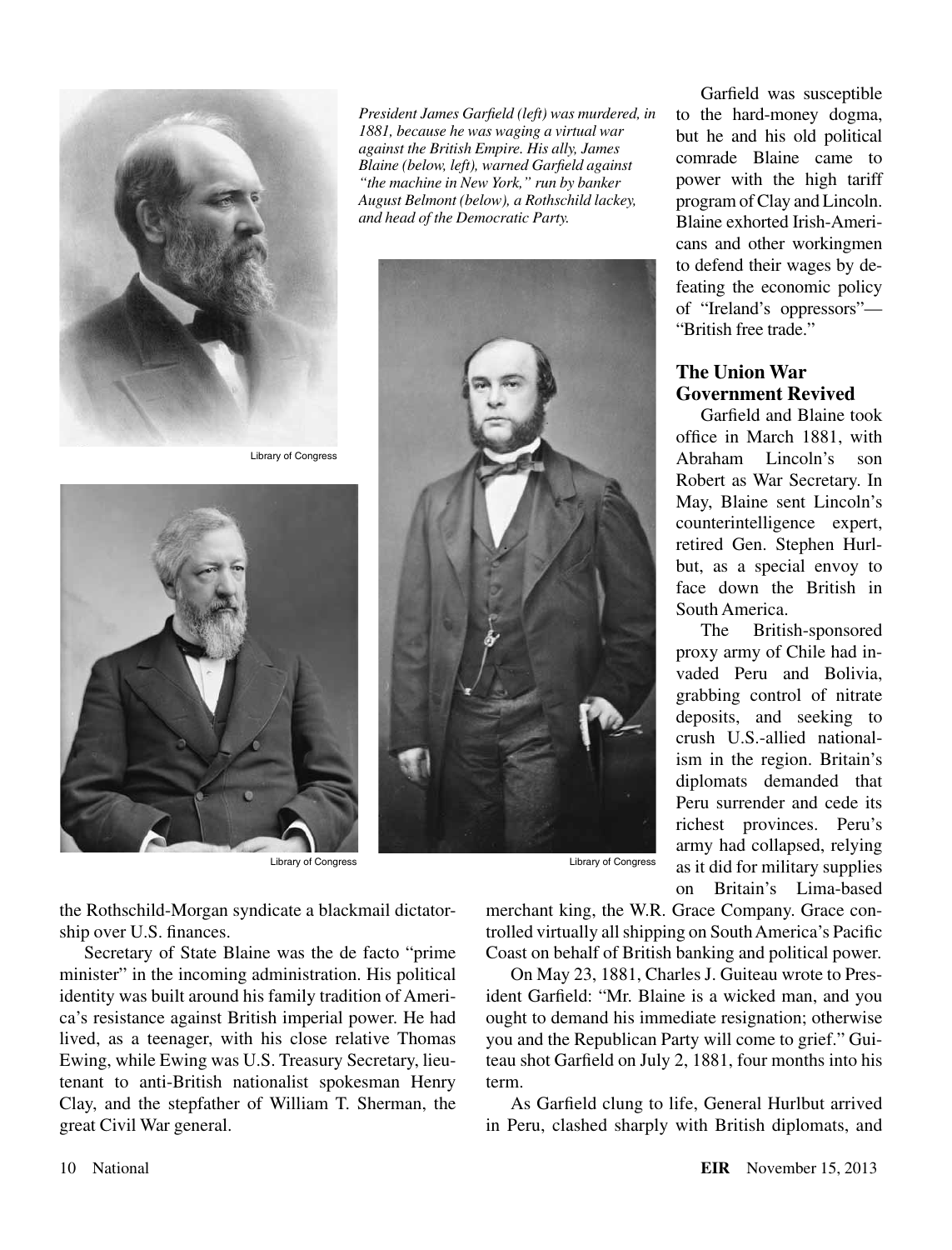recognized the regime of García Calderón, who had been chosen by the underground Peruvian nationalist leadership. The *USS Alaska* landed a brother of President Calderón in Mollendo, with money and instructions for Peruvian resistance fighters. Britain's Chilean proxies arrested President Calderón and took him away to Santiago. On Nov. 29, 1881, Secretary Blaine, still in office, called for a peace conference of all republics in the Western Hemisphere, to convene in Washington one year later.

The incoming President Chester Arthur replaced Blaine two weeks later with Frederick Frelinghuysen, who cancelled the proposed hemispheric peace conference, so as not to invite "European jealousy and ill will." Congressman Perry Belmont, law partner of Frelinghuysen's son, chaired a Congressional investigation of the supposed corruption of James Blaine and General Hurlbut. Belmont's father, August Belmont, the House of Rothschild's U.S. representative, wrote that "the country might have been plunged into a war with Peru if poor Garfield had not been assassinated. Blaine is about the most unscrupulous politician we ever had."

Blaine told Congress, "The Chilian government ... pledge[d] . .. to pay . .. into the Bank of England for the benefit of the English bondholders who put up the job of this war on Peru. It ... was loot and booty.... The iron-clads that destroyed the Peruvian Navy were furnished by England.... It is an English war on Peru, with Chile as the instrument, and I take the responsibility of that assertion."

#### **The New York Machine and the Assassin**

There was at that time a triumvirate ruling that New York "loot and booty" machine about which Blaine had warned Garfield:

1) Banker August Belmont, Rothschild representative and longtime head of the U.S. Democratic Party;

2) Britain's W.R. Grace, the Peru-based enforcer, who had moved to the U.S., and was elected Mayor of New York City in 1880. Grace managed Wall Street's opposition to Blaine's 1884 Presidential bid, and arranged the official 1890 British contract seizing Peru's land and minerals;

3) Speculator Leonard Jerome, owner of the *New York Times.* His daughter Jennie had married Britain's Randolph Churchill, who in 1880, with his partner Arthur Balfour, founded a new ultra-feudalist leadership group in British politics. Jerome's grandson Winston Churchill was then six years old. This Balfour

circle, Benjamin Disraeli's "Venetian Party," had taken over managing various British Intelligence projects of the occult and the criminal underground, centered in New York State and New England.

Assassin Charles J. Guiteau dictated an autobiography to a jail officer while awaiting his execution. His story was printed in the July 2, 1882 (Washington) *National Republican*.

Guiteau's father, a disciple of New England cult leader John H. Noyes, took Charles as a teenager to live on the commune that Noyes had established on the Oneida Indian Reservation in upstate New York. Noyes was a Vermont "blueblood," the son of a Congressman who had sided with the enemy during the War of 1812 between America and Britain.

Guiteau said "I went [to Oneida] and got under that influence, and I was unable to get away from that influence. ... A man was just as isolated from the world as if he were confined in state's prison or a lunatic asylum. I suffered greatly in mind and body and spirits during incarceration in that community." He said he had been "perfectly beside himself" under Noyes's control from 1858 to 1870.

In 1880, Charles Guiteau, who had never had anything to do with politics, suddenly began hanging around the Republican National Committee's New York City headquarters. After the Garfield election victory, Guiteau began loitering in the White House and State Department lobbies in Washington, on the pretext of asking for appointment as a diplomat. He bought a pistol with money from "a gentleman," and shot the President after stalking him for several days.

# McKinley Versus T.R.

The "McKinley Act" of 1890 was the great protective tariff law of the last generation of American nationalist leaders. Its author, Ohio Congressman and former Union military officer William McKinley, said that "the law of 1890 ... gave work and wages to all such as they had never had before. It did it by establishing great industries in this country.... It had no friends in Europe."

McKinley was elected to the Presidency in 1896 on a platform of high wages and defiance of British free trade doctrines. McKinley's first act as President was to push through a law heavily taxing British and other imports, so as "to preserve the home market ... to our own producers; to revive and increase manufactures; to re-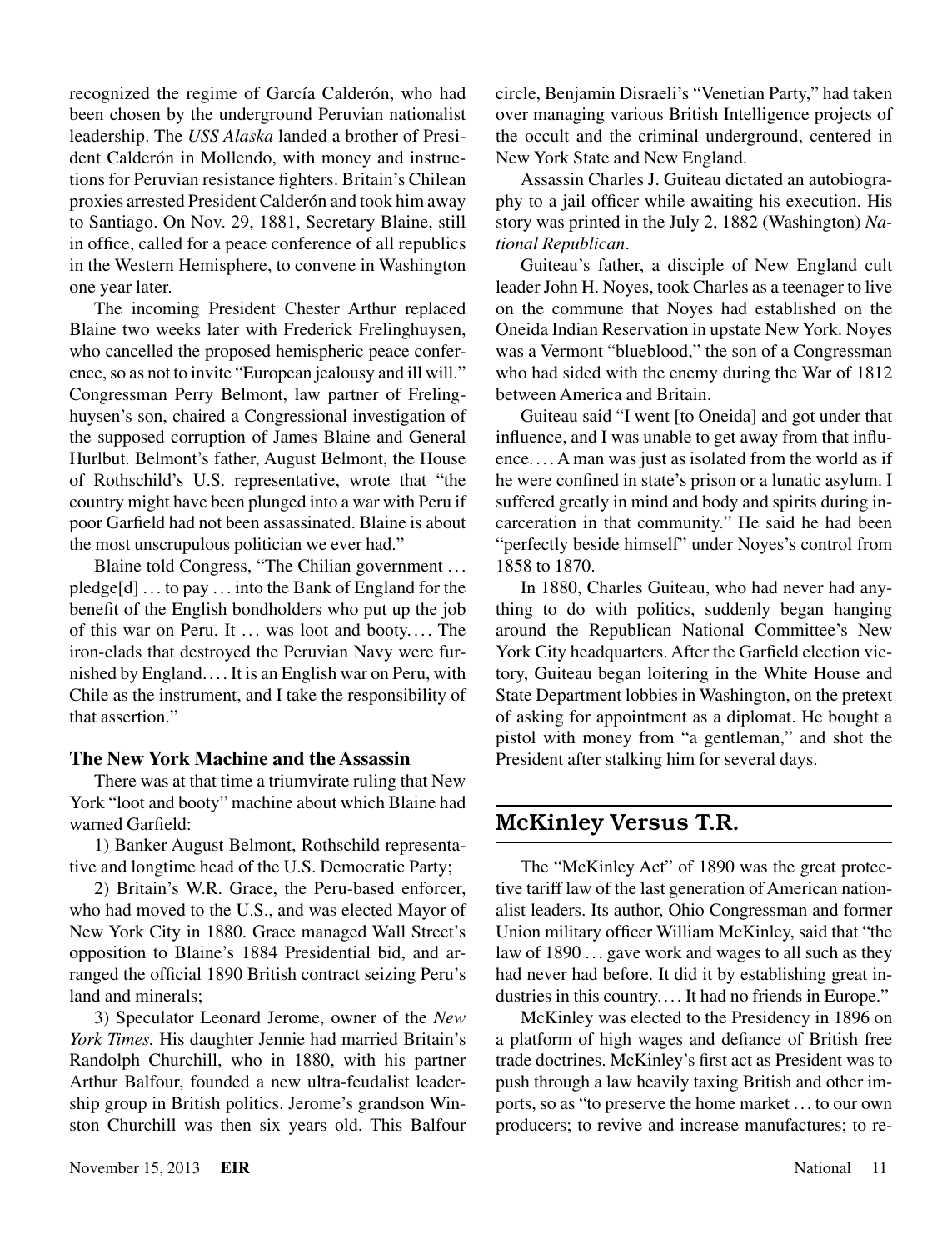

*William McKinley (left) was elected to the Presidency in 1896, on a platform of high wages and defiance of British free-trade doctrines. His Vice President Teddy Roosevelt (below) became President when McKinley was shot and killed by a disciple of the anarchist Emma Goldman, who maintained headquarters in London. T.R. was the leading representative of the British imperial-model war party.*



Leon Czolgosz less than six months after the inauguration, and Teddy Roosevelt became President.

The attack had been fully expected. McKinley's chief of staff, Senator Hanna, had requested in a security report the previous year, "that proper safeguards be thrown around the person of the President," because the government had been informed that "anarchists or Socialists through their various organizations resolved to rid the earth of a number of its rulers [starting with] the Empress Eugenie of Austria ... the King of Italy ... [and] then the President of the United States ... and ... the first two calls ...

Library of Congress

lieve and encourage agriculture ... to aid and develop mining and building; and to render to labor in every field of useful occupation the liberal wages and adequate rewards to which skill and industry are justly entitled."

In the 1900 election campaign, the only serious issue was who should replace Vice President Garret Hobart, who had died in 1899. President McKinley and his leading advisor, Sen. Marcus Alonzo Hanna, bitterly opposed the nomination of Great Britain's fanatical political ally Theodore Roosevelt, or "T.R."

Teddy Roosevelt's identity had become clear to American patriots in 1883, when James D. Bulloch, Teddy's uncle, hero, and later military-history ghostwriter, published his famous anti-American history, *The Secret Service of the Confederate States in Europe.* Bulloch, in permanent exile in Britain, had been one of the two coordinators of the secret service whose operatives killed Abraham Lincoln.

But, under immense pressure, the McKinley faction capitulated to the naming of T.R. as Vice Presidential candidate. The McKinley-Roosevelt ticket was elected. The President was shot to death by anarchist assassin

have come to pass as predicted."

After the election of the McKinley-Roosevelt ticket, the New York City Police Commissioner, through his detective Lt. Joseph Petrosino, had issued a warning: that the Henry Street Settlement House in New York City, then the U.S. political headquarters for anarchist leader Emma Goldman, was a center of assassination threats to President McKinley.

The assassin Czolgosz told police after his capture that he was a disciple of Emma Goldman's, and had heard her lecture on the destruction of government two weeks before he killed the President. Goldman, who had helped plan the attempted murder of industrialist Henry Frick nine years earlier, was arrested on suspicion of complicity in the McKinley shooting. However, when charges were brought against her, and she was released from police custody, she immediately launched a public sympathy campaign for the assassin.

#### **London: 'Breeding Ground for Plots'**

Goldman and the anarchists were sponsored in high style in America and in England. New York's Henry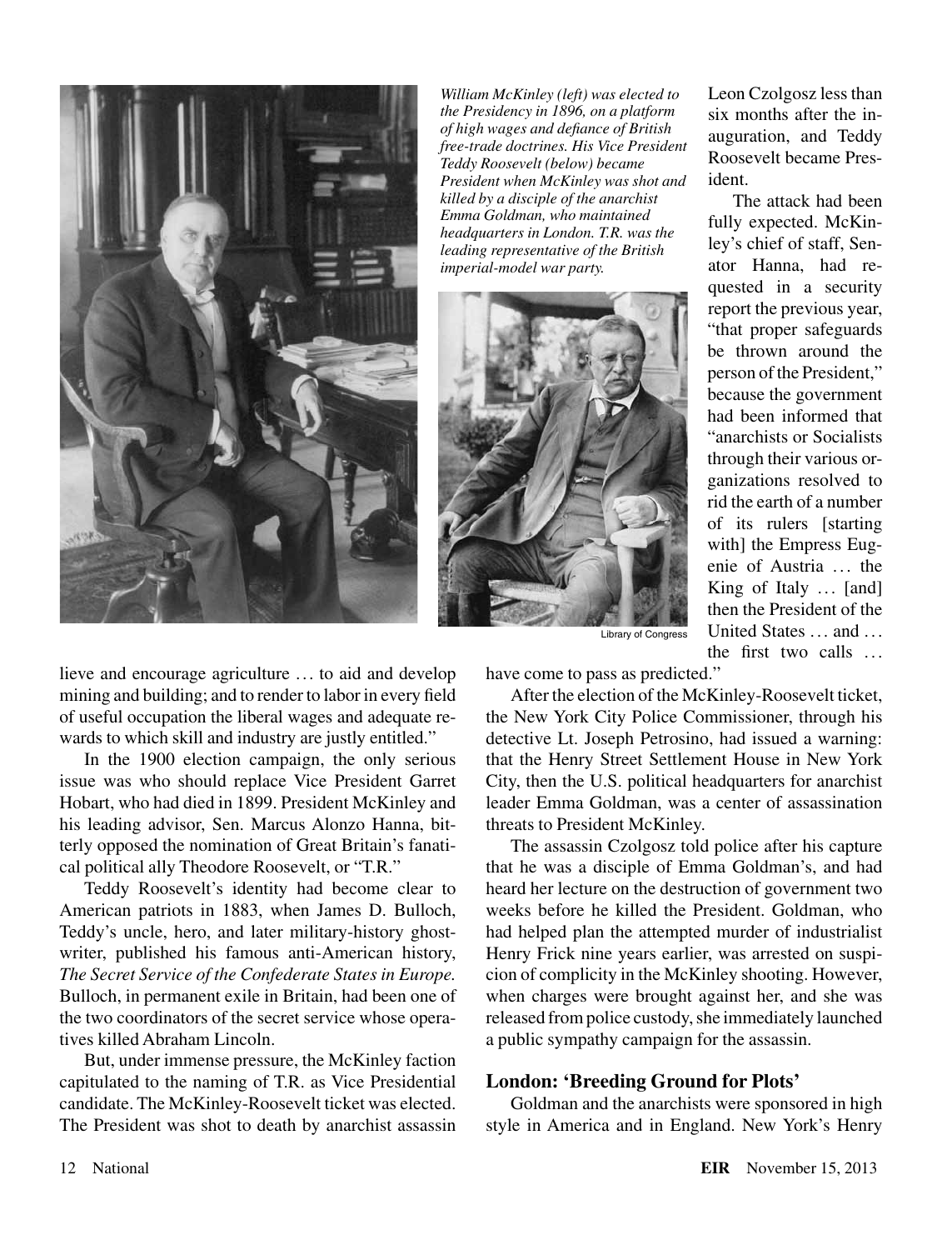Street Settlement House was built in 1893 by Wall Street's Jacob Schiff, in cooperation with his partner Sir Ernst Cassell, personal banker to the British Royal Family and to the Fabian Society. Goldman wrote about a Russian anarchist revolutionary who came to New York and met with the Anglophile elite, backing the overthrow of the U.S.-allied Russian government. "I acted as interpreter . .. at most of the private gatherings arranged for her ... among [those participating was Anson] Phelps Stokes" of the Phelps-Dodge Corp. and the Liverpool and London and Globe Insurance Co. "Lillian Wald [head of the Henry Street Settlement House] ... arranged receptions ... and succeeded in interesting scores of people in the Russian cause."

In 1901, the Russian journal *Svet* wrote: "Let us hope that the death of [President McKinley] will rouse those lands which ... harbor bad elements and become the breeding grounds for plots, to action against the enemies of civilization." "In England," Belgium's King Leopold had explained years earlier, "a sort of menagerie of [revolutionaries] is kept to let loose occasionally on the continent to render its quiet and prosperity impossible."

Emma Goldman wrote in her autobiography about flourishing "anarchist activities in London. ... England was the haven for refugees from all lands, who carried on their work without hindrance." She described her London headquarters, the home of William Michael Rossetti. There, the anarchist journal *Torch* was published. The brother of the Pre-Raphaelite poet/painter Dante Gabriel Rossetti, William Michael had been a senior British government official and the manager of the "Pre-Raphaelite Brotherhood," which openly advocated the return to the feudal Dark Ages of the 14th Century. Goldman helped organize Britain's worldwide Neo-Malthusian League. Following Goldman's deportation from the U.S., neo-Malthusian leader Bertrand Russell sponsored her return to England.

#### **Reversing American Revolution**

Teddy Roosevelt had been the leading representative of the British imperial-model war party, whose intrigues had dragged the reluctant President McKinley into the 1898 war against Spain in Cuba and the Philippines. But McKinley had pursued peace, reciprocity, and mutual industrial development with the nations of the Western Hemisphere.

As President, Teddy Roosevelt blatantly attacked and intimidated Latin America, blackening the name of the American republic. He broke up the U.S. alliances

with Japan, with Russia, and with Germany. He closed the American West to settlement, cancelled all of Lincoln's economic development measures, and turned over national financial power to the British banking cartel of Rothschild and Morgan.

## The Case of John F. Kennedy

Two newly discovered pieces of evidence point towards a direct role of the British Crown in the assassination of President John Fitzgerald Kennedy on Nov. 22, 1963.

The first piece of evidence, is a membership list in the super-secret 1001 Club, listing the late Canadian-born British Special Operations Executive (SOE) official Maj. Louis Mortimer Bloomfield as a charter member of the group founded by Prince Philip, the Duke of Edinburgh (see *EIR*, Oct. 28, 1994). Bloomfield was also an early leader of the Canadian branch of Prince Philip's World Wildlife Fund (WWF), prior to his involvement in the JFK assassination plot.

The second piece of evidence, a pair of obscure photographs from a New Orleans Parish weekly newspaper from 1963, show David Ferrie and Clay Shaw together at a party. Ferrie and Shaw were two critical figures in the Kennedy assassination plot, according to the late New Orleans District Attorney, Jim Garrison (as reported in his 1988 book on the Kennedy assassination, *On the Trail of the Assassins*).

Taken together, the new pieces of evidence for the first time establish an unbroken chain of proof tying the known associates of self-described "patsy" Lee Harvey Oswald to the highest echelons of the British Crown and its Secret Intelligence Services.

Through agencies like the WWF and the 1001 Club, the assassination apparatus that murdered John Kennedy remains intact today. And this apparatus has already been implicated in at least one threat to the life of President Clinton, a May 11, 1994 public statement by a gun-toting ex-Arkansas state official Larry Nichols. While the U.S. Attorney's office in Washington, D.C. was announcing this past week that Francisco Martin Duran, the man who opened fire on the White House on Oct. 29, would be tried for attempted murder of the President, Larry Nichols was still walking the streets, the apparent beneficiary of protection by "friends in high places" who are opponents of President Clinton's decidedly anti-British policies.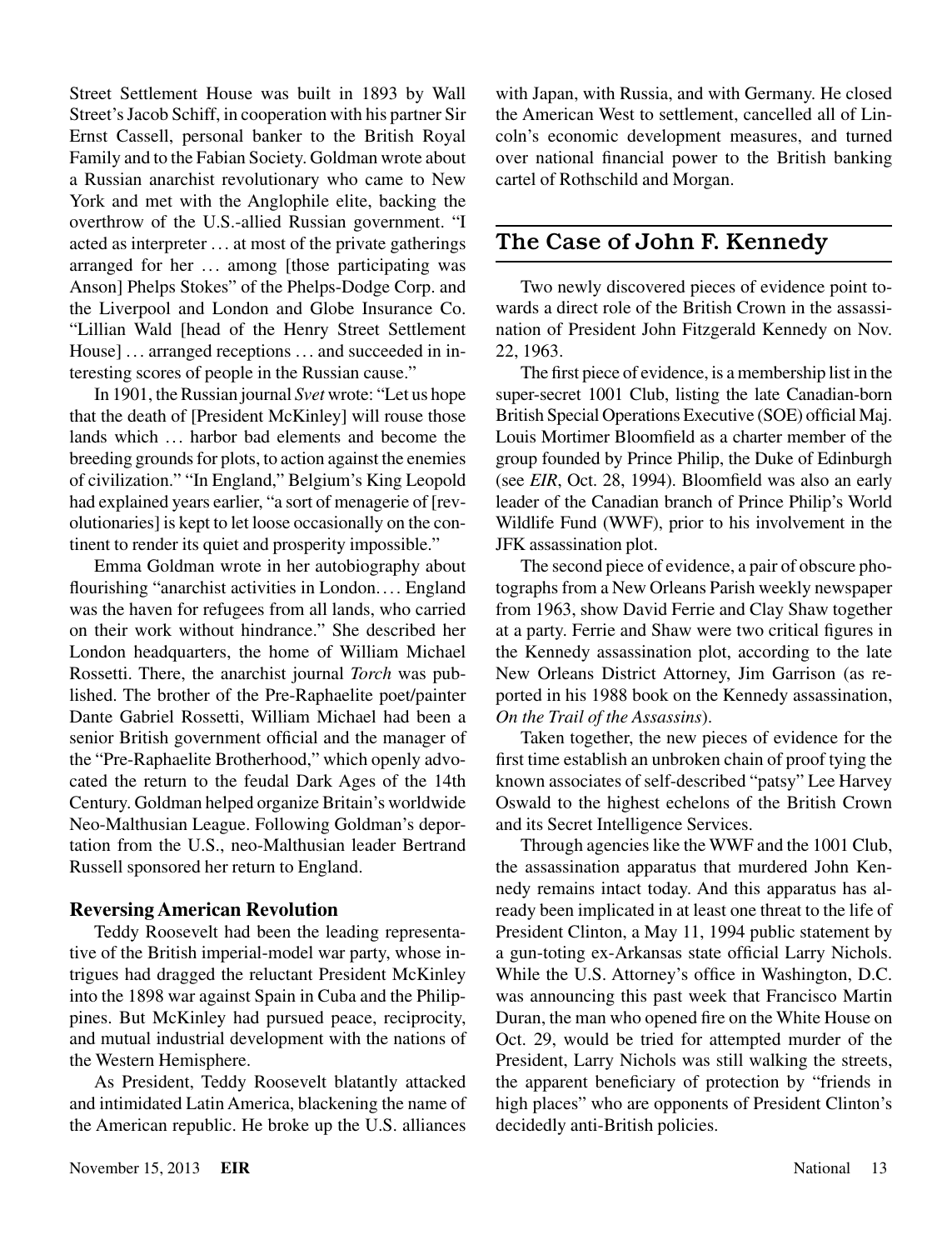#### **Critical Missing Evidence**

In 1967, New Orleans DA Jim Garrison indicted Clay Shaw, the director of the New Orleans International Trade Mart, on charges that Shaw had conspired in the assassination of JFK. Shaw, a prominent New Orleans businessman and socialite, was linked by Garrison's investigators to a local secret intelligence unit housed at 544 Camp Street, in the offices of former FBI official Guy Bannister. Throughout 1963, the office had been frequented by Shaw, David Ferrie, Lee Harvey Oswald, and other figures linked to the events in Dallas on Nov. 22.

During the trial two years later, Judge Garrity ruled inadmissible Shaw's own statement to the police, in which he linked himself to Ferrie, the man who first recruited Lee Harvey Oswald to U.S. intelligence, a decade before the Kennedy assassination. The trial of Shaw came down to conflicting testimony over whether or not Shaw and Ferrie knew one another.

Shaw lied on the witness stand under oath that he had never met Ferrie, a notorious homosexual and mercenary who had worked under FBI Division Five official Bannister in the New Orleansbased training and weapons supply operation for Cuban exiles, that had also employed Oswald.

The jury, under instruction from Judge Garrity, ruled that there was in-

sufficient evidence to convict Shaw, solely on the basis that there was "reasonable doubt" about the Shaw-Ferrie association. Afterwards, Garrity and the majority of jurors said they believed there was a conspiracy to kill the President. On his deathbed, Garrity told a friend that he was convinced Shaw was guilty as charged, and that he was shocked when the jury ruled not guilty.

#### **The Crown's Permindex Front**

Clay Shaw was a member of the board of Major Bloomfield's Permindex ("Permanent Industrial Expositions") front company. Already, by 1967, Bloomfield's Permindex organization had been thrown out of Italy, France, and Switzerland, after French authorities

*Like Presidents Lincoln, Garfield, and McKinley, John F. Kennedy was assassinated by the British, while advancing U.S. interests in conflict with British geopolitical aims. Kennedy is shown below, in the motorcade in Dallas, on Nov. 22, 1963, with his wife Jaqueline, moments before he was struck down.*



National Archives/Abbie Rowe



Library of Congress/Hugo King

found it had paid for assassination attempts against French President Charles de Gaulle. A New Orleansbased Permindex spin-off, the Caribbean Anti-Communist League, had funneled several hundred thousand dollars to members of the Secret Army Organization (OAS) in France to kill de Gaulle.

What's more, since World War II, SOE officer Bloomfield had served as the liaison between British Crown Intelligence and the FBI. Under agreements struck between Winston Churchill and Franklin Roosevelt, Bloomfield had served as J. Edgar Hoover's personnel advisor for the Bureau's foreign counterintelligence section, known as Division Five.

Bloomfield's early involvement in Prince Philip's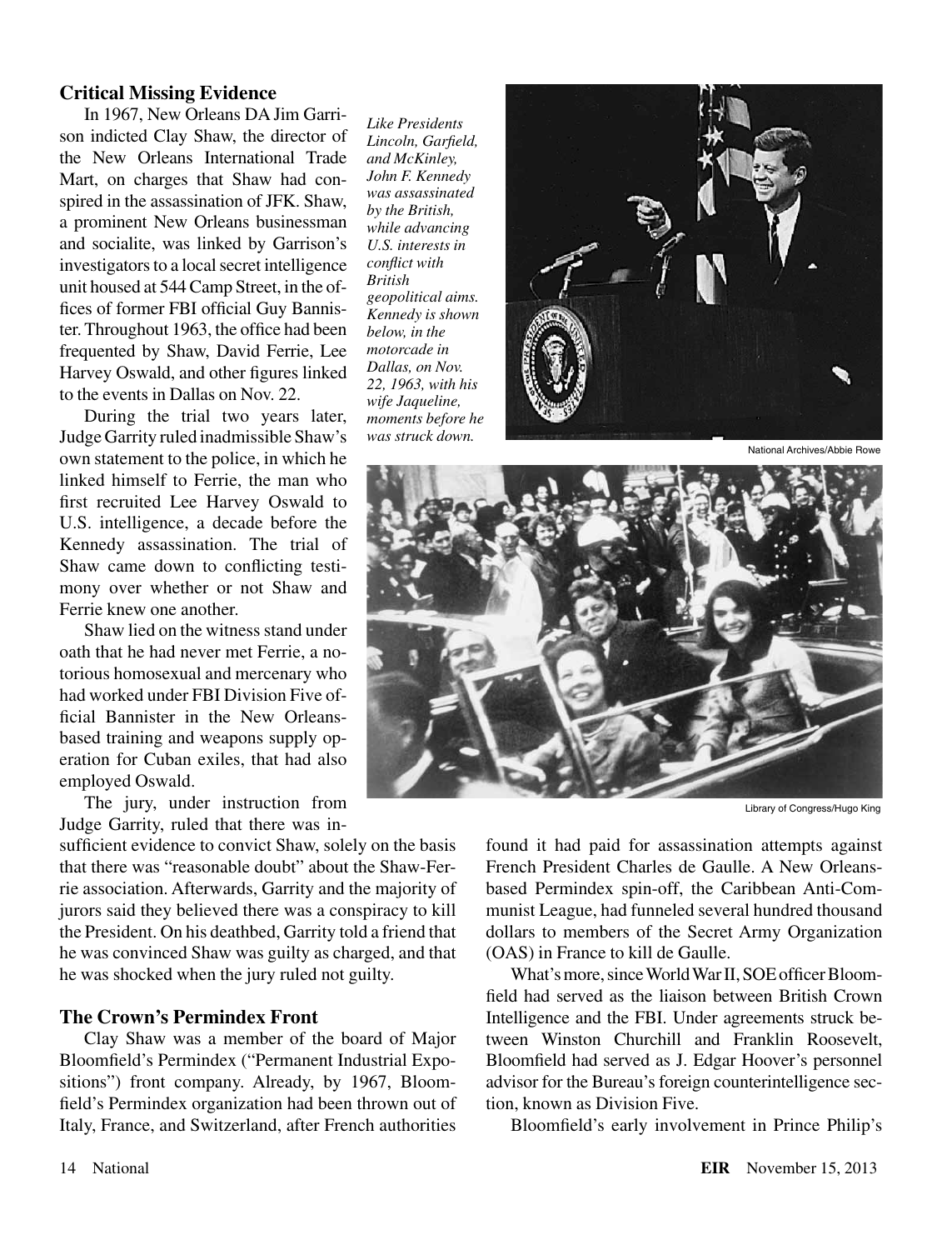WWF and 1001 Club placed the Canadian spook-attorney even more in the center of the Crown apparatus. Membership in the 1001 Club was drawn from the inner circles of the Duke of Edinburgh and his Dutch counterpart, the former Nazi intelligence operator, Prince Bernhard. A second Permindex figure, Swiss-based Israeli banker Dr. Tibor Rosenbaum, the conduit for Permindex funds into the OAS, was also a charter member of 1001.

The WWF, widely misrepresented as a group concerned with the environment and endangered species, was launched by Prince Philip and Prince Bernhard in 1961 to draw together powerful European oligarchical networks into a covert recolonization and One World government scheme. At the center of the WWF effort was the revival of radical Malthusian population reduction programs.

John F. Kennedy's policies represented the antithesis of this Malthusian revival.

*New Orleans District Attorney Jim Garrison (right) prosecuted the only trial ever held on the Kennedy assassination, that of Clay Shaw, a shady businessman, on the board of Major Louis Bloomfield's Permindex assassination bureau. As Lee Harvey Oswald insisted, before he was gunned down in the Dallas police station, he was just a "patsy"—one of the many throwaway agents deployed by the highest levels of British intelligence.*



*Louis Mortimer Bloomfield Clay Shaw Lee Harvey Oswald*







#### **Oswald and Hoover**

The 20-year intimate collaboration between Bloomfield and Hoover sheds further light on another of the anomalies of the JFK assassination and its coverup. Why, if Lee Harvey Oswald was the actual assassin of John Kennedy, would he have sent a personal telegram to Hoover 48 hours before the killing in Dallas, warning of a plot against the President's life? And why, if Oswald was anything other than a patsy, would Hoover have suppressed that telegram and ordered FBI offices all across the country to bury any documentation linking FBI informant Oswald to the Bureau?

Up until the moment that Oswald was gunned down by Jack Ruby inside the Dallas Police Department headquarters (Ruby had been a Bannister informant back in Chicago prior to the Division Five agent's "retirement" from the Bureau), he was insisting that he had been a "patsy" and had not shot the President. A trial of Oswald would have been fatal to the Permindex assassins and their vast coverup apparatus.

Garrison's prosecution of Clay Shaw failed to produce a conviction. Shaw, Ferrie, Oswald, Bloomfield, and Garrison are all dead. Yet, the newly uncovered evidence—31 years after the fact—still provides a basis for getting at the truth, and making sure that no British Crown plot ever claims the life of an American President again.

#### **The Enemy Explains His Crimes**

Like Presidents Lincoln, Garfield, and McKinley, Kennedy was killed by the British oligarchy while advancing U.S. interests in conflict with British geopolitical aims. In his foreign and domestic policies, Kennedy had astonished the world by reverting to the idealistic nationalism seen in those earlier murdered American Presidents.